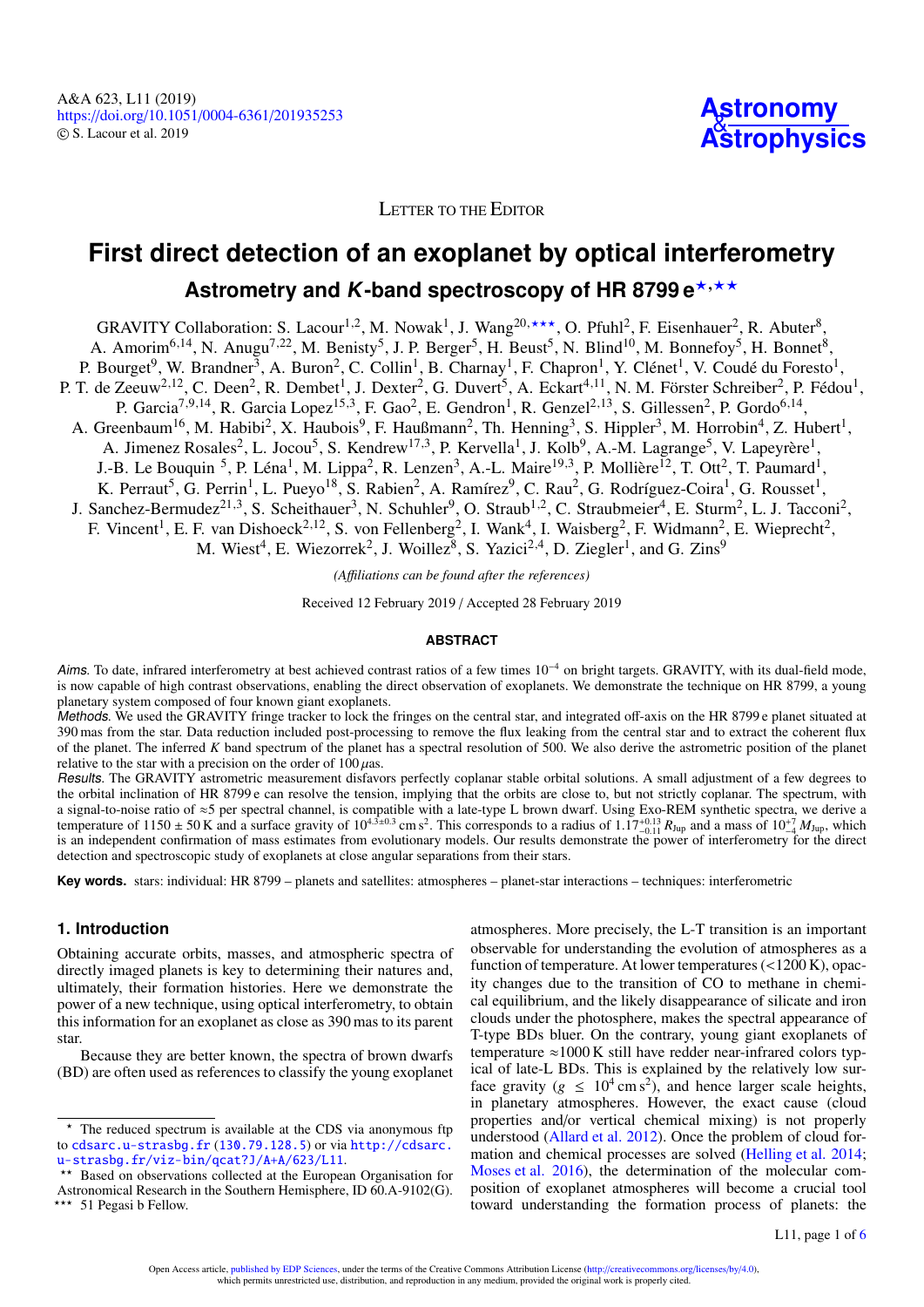

<span id="page-1-1"></span>[Fig. 1.](https://dexter.edpsciences.org/applet.php?DOI=10.1051/0004-6361/201935253&pdf_id=1) Colored lines are HR 8799 e visibilities |*V*<sub>planet</sub>|, as defined by Eq. [\(1\)](#page-2-0), obtained from the ratio between the coherent flux observed on the planet and on the star. The underlying dotted colored lines correspond to the errors estimated by the pipeline. The theoretical stellar visibility corresponds to the black dashed line (uniform disk of diameter 0.342 mas). The upper horizontal dotted black line corresponds to the observed incoherent flux (stellar flux leaking in the planet's field). The lower horizontal dotted black line corresponds to the theoretical visibility of a planet 10.7 mag fainter than the star. Right inset: coverage of the spatial frequency plane, east is to the right. The arrow indicates the direction of the planet situated to the northwest of the star.

atomic ratio or even isotope ratio will change depending on the conditions of formation. For example, the C-to-O ratio in the gas of a protoplanetary disk is predicted to increase outwards past the H<sub>2</sub>O ( $\approx$ 140 K), CO<sub>2</sub> ( $\approx$ 50 K), or even CO  $(\approx 20 \text{ K})$  ice-lines [\(Öberg et al.](#page-4-9) [2011\)](#page-4-9): C/O in the planet atmosphere should therefore change depending on where in a disk planets form and how much gas and how many planetesimals they accrete [\(Mordasini et al.](#page-4-10) [2016\)](#page-4-10). Similarly, the D-to-H ratio in planets can be linked to the accretion of icy bodies [\(Feuchtgruber et al.](#page-4-11) [2013\)](#page-4-11) and can be seen in molecular absorption spectra [\(Mollière & Snellen](#page-4-12) [2019\)](#page-4-12).

The study of cloud properties and composition requires spectral information, which can currently only be obtained by two means: transit spectroscopy or thermal emission spectroscopy. Transit spectroscopy is best for characterizing planets in close orbit around the host star, with puffy (inflated) irradiated atmospheres [\(Crossfield](#page-4-13) [2015,](#page-4-13) and references herein). Thermal emission spectroscopy is more adapted to young, self-luminous planets in orbits with a semimajor axis of a few tens of AU around the host star. Young planets are warm as they still possess excess entropy tracing back to the formation process (e.g., [Marleau & Cumming](#page-4-14) [2014\)](#page-4-14). The difficulty with emission spectroscopy is that a planet's signal is contaminated by stellar photons, which vary in time with changing observing conditions, resulting in a spatially and spectrally varying speckle pattern. One of the solutions for emission spectroscopy is to go to space to benefit from a stable point spread function. Another is to use high contrast and high angular resolution observations on 8 m to 10 m class telescopes from the ground, and to deconvolve the image to remove the speckles by using spectro-spatial correlations. This is typically done using integral field spectroscopy and techniques like spectral differential imaging [\(Rameau et al.](#page-4-15) [2015\)](#page-4-15) or angular differential imaging [\(Marois et al.](#page-4-16) [2006\)](#page-4-16).

With the technique presented in this paper, we go one step further by using the resolving power of the  $\approx 100 \text{ m}$  baselines offered by optical interferometry to distinguish between the coherent flux originating from the star and from the planet. In

Sect. [2](#page-1-0) we present the GRAVITY observation of HR 8799 e and the data reduction. HR 8799 is a bright  $(K = 5.24 \text{ mag})$ , nearby  $(d = 39.4 \pm 0.1 \text{ pc})$  A5 star. We know that at least four planets are orbiting the star (the first three discovered by [Marois et al.](#page-4-17) [2008\)](#page-4-17). In Sect. [3](#page-2-1) we present a new astrometric measurement of the fourth planet  $(K = 15.9 \text{ mag})$ , discovered in 2010 by [Marois et al.](#page-4-18) [\(2010\)](#page-4-18) at  $368 \pm 9$  mas from its host star. The youth of the star ( $\approx 30$  Myr, member of the Columba Association [Malo et al.](#page-4-19) [2013\)](#page-4-19), implies that the planet is still warm from its initial gravitational energy. In Sect. [4](#page-3-0) we use the *K*-band spectra and photometry to constrain its spectral type, temperature, and radius. Finally, in Sect. [5,](#page-4-20) we summarize our results and briefly address the prospects of the interferometric technique.

#### <span id="page-1-0"></span>**2. Observations and data reduction**

The observations were obtained with the VLTI using the four 8 m Unit Telescopes and the GRAVITY instrument [\(Eisenhauer et al.](#page-4-21) [2011;](#page-4-21) [Gravity Collaboration](#page-4-22) [2017\)](#page-4-22) on 28 August 2018. GRAVITY can observe two objects located in the VLTI field of view by simultaneously injecting, at each telescope coudé focus, the light of each object into a separate single-mode fiber. The two fibers have an effective field of view equal to  $\approx 60$  mas, the *K*-band diffraction limit of a single telescope [\(Pfuhl et al.](#page-4-23) [2014\)](#page-4-23). Each object is thus interferometrically observed separately, but an ultraprecise laser telemetry constantly monitors the differential optical path between the two objects. The first fiber of GRAVITY was placed on the star for fringe tracking [\(Lacour et al.](#page-4-24) [2019\)](#page-4-24) and phase referencing. The second fiber was centered sequentially on the planet and on the star, situated at  $\approx$ 390 mas from each other. This second fiber fed the science spectrometer configured at medium resolution  $(R = 500)$ . Observations of the star were used to calibrate the observation of the planet. Because of the faintness of the planet, a detector integration time (DIT) of 100 s was required. As the star is more than 10 mag brighter than the planet in  $K$  band, a DIT of 1 s was sufficient for the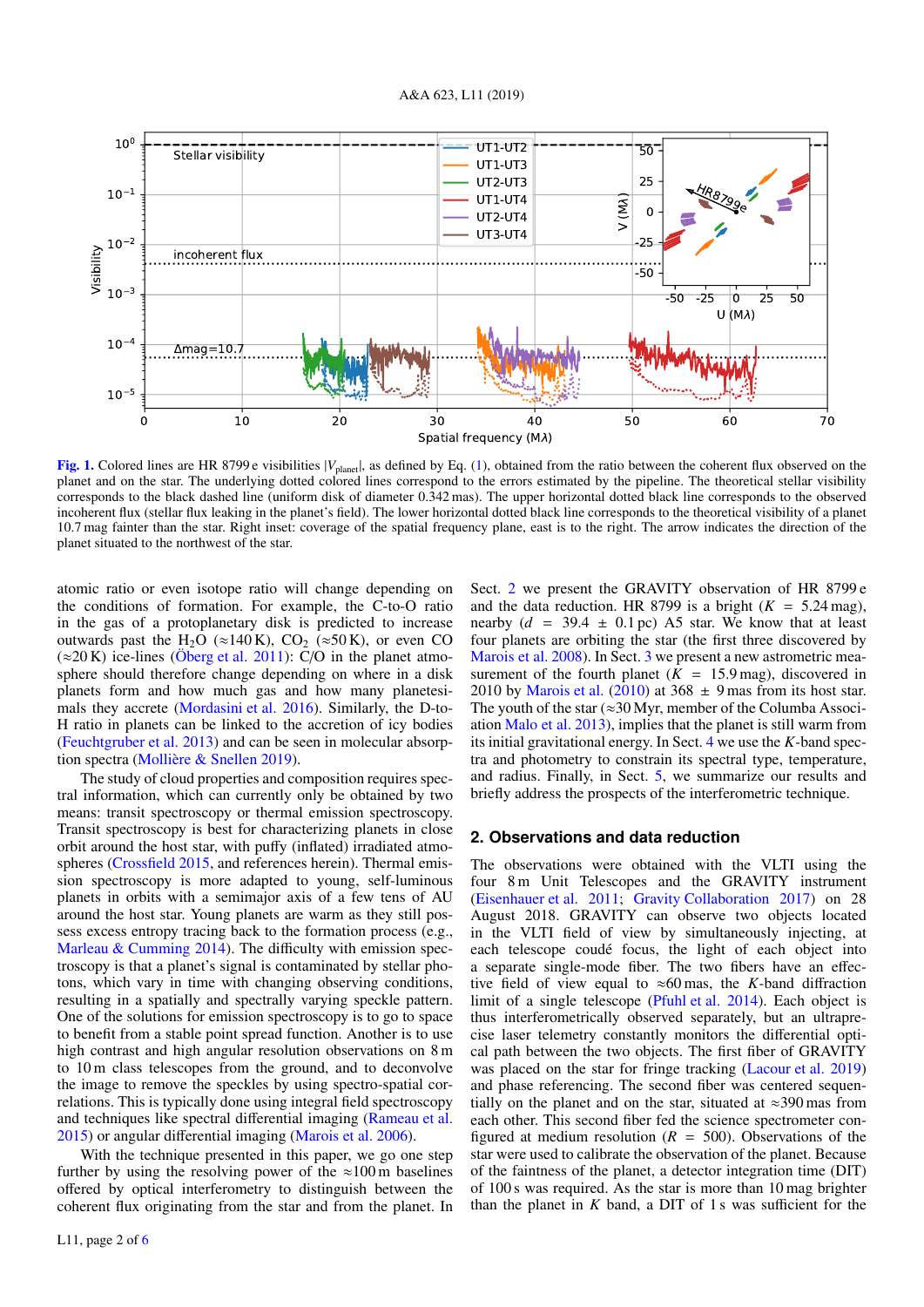<span id="page-2-2"></span>Table 1. Observing log (data taken on 2018-Aug-28).

|               | Target UT Time |                |    | DIT NDIT Seeing | $\tau_0$            |      | Airmass par. angle |
|---------------|----------------|----------------|----|-----------------|---------------------|------|--------------------|
| <b>Planet</b> | 04:33:59       | 100 s          | 10 | 0.8''           | $4.9 \,\mathrm{ms}$ | 1.48 | $-164.3^{\circ}$   |
| Star          | 04:51:27       | 1 <sub>s</sub> | 50 | 0.5''           | $7.1 \,\mathrm{ms}$ | 1.45 | $-169.6^{\circ}$   |
| Sky           | 04:52:56       | 1 <sub>s</sub> | 50 | 0.5''           | $6.7 \,\mathrm{ms}$ | 1.45 | $-170.0^{\circ}$   |
| Planet        | 04:54:35       | 100 s          | 10 | 0.6''           | $6.2 \,\mathrm{ms}$ | 1.45 | $-170.6^{\circ}$   |
| <b>Planet</b> | 05:11:55       | 100 s          | 10 | 0.6''           | $6.2 \,\mathrm{ms}$ | 1.44 | $-176.0^{\circ}$   |
| Sky           | 05:29:27       | 100 s          | 10 | 0.4''           | $8.5 \,\mathrm{ms}$ | 1.44 | $178.5^\circ$      |
| Planet        | 05:46:56       | 100 s          | 10 | 0.5''           | $6.3 \,\mathrm{ms}$ | 1.44 | $172.9^\circ$      |
| Planet        | 06:07:13       | 100 s          | 10 | 0.6''           | $5.6 \,\mathrm{ms}$ | 1.47 | $166.7^\circ$      |
| Star          | 06:24:42       | 1 <sub>s</sub> | 50 | 0.8''           | $4.2 \,\mathrm{ms}$ | 1.50 | $161.5^{\circ}$    |
| Sky           | 06:26:10       | 1 <sub>s</sub> | 50 | 0.8''           | $3.9 \,\mathrm{ms}$ | 1.50 | $161.1^\circ$      |
| <b>Planet</b> | 06:28:04       | 100 s          | 10 | 0.7''           | $4.9 \,\mathrm{ms}$ | 1.50 | $160.5^\circ$      |
| Planet        | 06:45:25       | 100 s          | 10 | 0.7''           | $6.2 \,\mathrm{ms}$ | 1.55 | $155.7^{\circ}$    |
| Sky           | 07:04:02       | 100 s          | 10 | 1.0''           | $3.6 \,\mathrm{ms}$ | 1.62 | $150.9^\circ$      |

Notes.  $\tau_0$  is the coherence time in the visual (500 nm); par. angle is the parallactic angle.

science channel observations of the star. Seeing conditions were average to good. The log of the observations is presented in Table [1,](#page-2-2) where exposures on the planet are shown along the sky and stellar calibration exposures.

The frequency plane and the amplitude of the planet's visibilities are presented in Fig. [1.](#page-1-1) The colored dotted lines below the visibilities are the errors estimated by the pipeline. The mean S/N per spectral channel is  $\approx$ 5. The detailed data reduction procedure will be presented by Nowak et al. (in prep.). The main steps are as follows:

- 1. Extraction of the coherent flux (the VISDATA) for individual files using the ESO GRAVITY pipeline<sup>[1](#page-2-3)</sup>;
- 2. Derivation of the position of the planet with respect to the star by fitting the coherent flux with models of the coherent flux from the star and from the planet;
- 3. Removal of the coherent flux of stellar origin by linear decomposition on the models of step 2. This step assumes the position of the planet from step 2;
- 4. Normalization in phase and amplitude of the remaining coherent flux by the coherent flux observed on the star multiplied by the theoretical visibility function of the star. This gives the complex visibility of the planet

$$
V_{\text{planet}} = \frac{\text{VISDATA}_{\text{planet}}}{\text{VISDATA}_{\text{star}}^{*}} \times \frac{2J_{1}(\pi\theta_{\text{star}}u)}{\pi\theta_{\text{star}}u},\tag{1}
$$

where  $J_1$  is a Bessel function of the first kind, of order 1;  $\theta_{\text{star}}$ is the stellar diameter; and  $u$  is the spatial frequency in  $rad^{-1}$ . The amplitude of  $V_{\text{planet}}$  is plotted as solid curves in Fig. [1;](#page-1-1)

5. Retrieval of the spectrum of the planet by assuming a diameter for the planet and a synthetic stellar spectrum:

$$
F_{\text{planet}} = \frac{|V_{\text{planet}}|F_{\text{star}}}{2J_1(\pi\theta_{\text{planet}}u)/\pi\theta_{\text{planet}}u}.
$$
 (2)

The stellar diameter is assumed to be  $\theta_{\text{star}} = 0.342 \pm 0.008$  mas [\(Baines et al.](#page-4-25) [2012\)](#page-4-25) and is plotted as the black dashed line in Fig. [1.](#page-1-1) The planet diameter is assumed to be negligible at the resolution of the interferometer. For the star, we used a BT-NextGen model ( $T = 7400$  K, [Fe/H] =  $-0.5$ , and  $log(g)$  = <sup>4</sup>.0) from [Hauschildt et al.](#page-4-26) [\(1999\)](#page-4-26), scaled for a *<sup>K</sup>*-band flux of  $3.191 \times 10^{-12}$  Wm<sup>-2</sup>  $\mu$ m<sup>-1</sup>.

Table 2. Astrometry on HR 8799 e.

<span id="page-2-4"></span>

| <b>MJD</b> | ARA<br>(mas)       | <b>ADec</b><br>(mas) | Covariance<br>(mas <sup>2</sup> ) |
|------------|--------------------|----------------------|-----------------------------------|
| 58358.190  | $-357.63$          | 163.59               |                                   |
| 58358.205  | $-357.68$          | 163.63               |                                   |
| 58358.217  | $-357.54$          | 163.05               |                                   |
| 58358.241  | $-357.58$          | 163.28               |                                   |
| 58358.255  | $-357.61$          | 163.12               |                                   |
| 58358.269  | $-357.62$          | 163.22               |                                   |
| 58358.282  | $-357.80$          | 163.41               |                                   |
| Global     | $-357.64 \pm 0.07$ | $163.34 \pm 0.18$    | $-0.00668$                        |



<span id="page-2-5"></span>[Fig. 2.](https://dexter.edpsciences.org/applet.php?DOI=10.1051/0004-6361/201935253&pdf_id=2) Keplerian orbit fit of HR 8799 e. The black point is the GRAVITY measurement, and the gray points are from previous astrometry [\(Konopacky et al.](#page-4-27) [2016;](#page-4-27) [Wang et al.](#page-4-28) [2018a\)](#page-4-28). The yellow lines are 250 random draws from the posterior. The orbit determination is currently limited by the mas-level astrometry of the previous epochs (top inset). Image magnified by ∼200x to display the uncertainties in the GRAVITY astrometry. The plotted error bars are rotated to be aligned with the principal axes of the error ellipse. Bottom inset: image magnified by ∼2x to display the uncertainties in the previous measurements.

<span id="page-2-0"></span>The upper dotted black line corresponds to the average residual flux from the star entering the science spectrometer. The lower dotted black line corresponds to the theoretical flux of an unresolved source with a 10.7 difference in magnitude.

# <span id="page-2-1"></span>**3. Relative astrometry**

<span id="page-2-6"></span>In the same way as we can disentangle the complex coherent energy from the star and the planet, it is also possible to fit the wavelength dependence of the phase, which is tantamount to measuring a separation. Each fit, for each baseline, gives a χ OPD corresponds to an angular separation projected in the direc- $\chi^2$  minimum for an optimal optical path difference (OPD). This tion of the baseline vector. Several of these optimal OPDs are necessary to derive a position. By combining all the baselines together, we can use each exposure file separately, giving the seven optimal positions listed in Table [2.](#page-2-4) The global minimum is at <sup>∆</sup>RA <sup>=</sup> <sup>−</sup>357.<sup>64</sup> <sup>±</sup> <sup>0</sup>.07 mas and <sup>∆</sup>Dec <sup>=</sup> <sup>163</sup>.<sup>34</sup> <sup>±</sup> <sup>0</sup>.18 mas with highly elliptical uncertainty (covariance of -0.00668 mas<sup>2</sup>). Along the longest baseline (position angle, PA = 78°) the  $1\sigma$ <br>uncertainty is 55 uses. Orthogonal to that baseline (PA = 168°) uncertainty is  $55 \mu$ as. Orthogonal to that baseline (PA =  $168^{\circ}$ )<br>the uncertainty is  $190 \mu$ as. The plate scale and true north error the uncertainty is  $190 \mu$ as. The plate scale and true north error is negligible at that level  $(50 \mu as)$  as the spatial frequencies are defined by the physical position of the telescopes. Atmospheric dispersion is also negligible. A detailed description of the error

<span id="page-2-3"></span><sup>1</sup> The pipeline in its version 1.1.2 is currently available at [https://](https://www.eso.org/sci/software/pipelines/gravity) [www.eso.org/sci/software/pipelines/gravity](https://www.eso.org/sci/software/pipelines/gravity).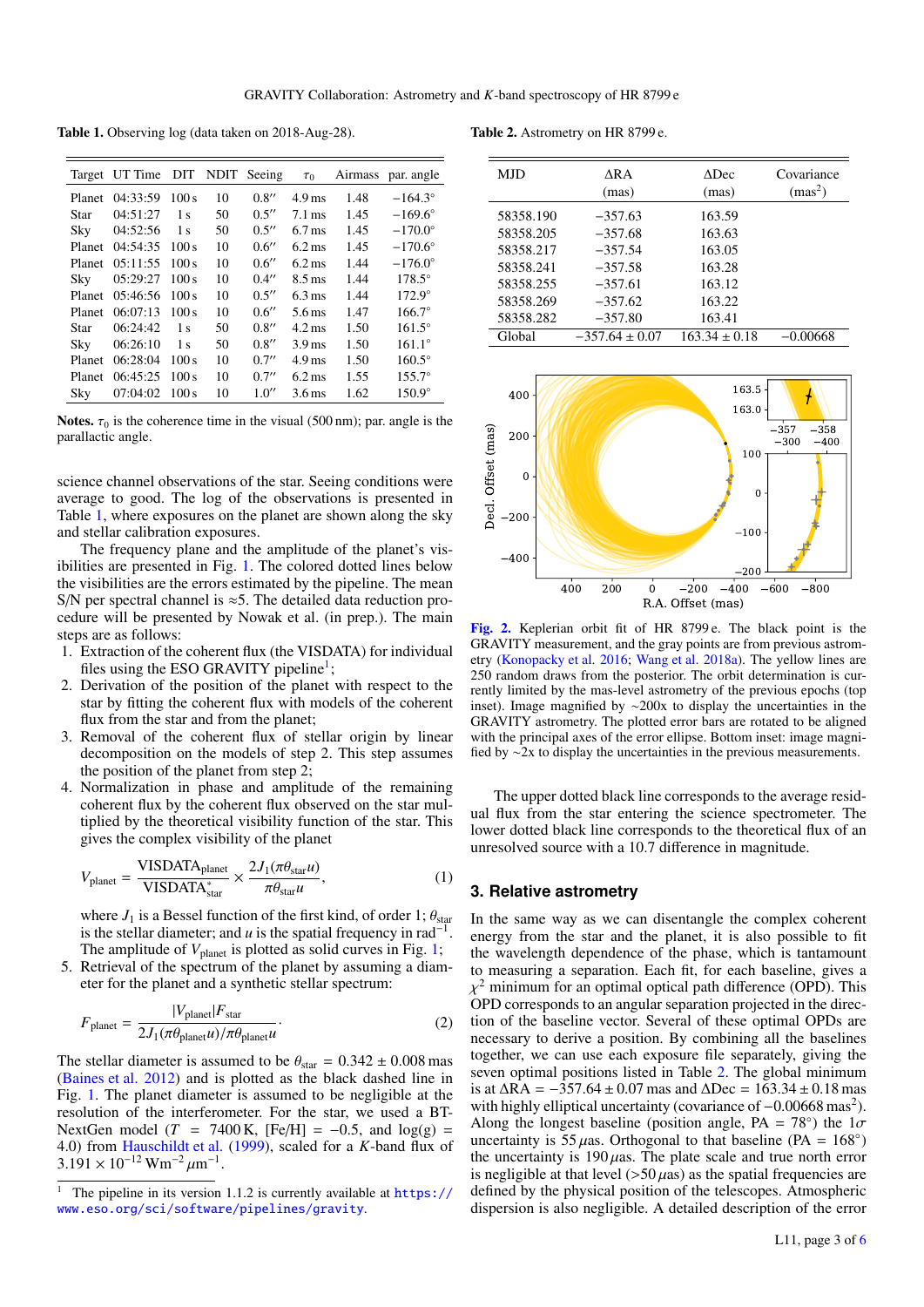

<span id="page-3-1"></span>[Fig. 3.](https://dexter.edpsciences.org/applet.php?DOI=10.1051/0004-6361/201935253&pdf_id=3) GRAVITY *K* band spectrum of HR8799 e at spectral resolution 500 (gray points). The red curve is the X-SHOOTER spectrum of the brown dwarf Luhman 16 A from [Lodieu et al.](#page-4-29) [\(2015\)](#page-4-29), smoothed to the GRAVITY resolution. The reduced  $\chi^2_{\text{red}}$  is 2.4 (over 236° of freedom). The orange<br>curve is the best fit of the Exo-REM models from Charnay et al. (2018). T curve is the best fit of the Exo-REM models from [Charnay et al.](#page-4-30) [\(2018\)](#page-4-30). The reduced  $\chi^2_{\text{red}}$  is 2.7. The dashed curve is the *K*-band GPI spectrum from Greenbaum et al. (2018). The square dots are the SPHERE photometr from [Greenbaum et al.](#page-4-31) [\(2018\)](#page-4-31). The square dots are the SPHERE photometry from [Zurlo et al.](#page-4-32) [\(2016\)](#page-4-32).

terms of interferometric astrometry is presented in [Lacour et al.](#page-4-33) [\(2014\)](#page-4-33).

As this astrometry is an order of magnitude more precise than the best measurements made by direct imaging instruments [\(Wang et al.](#page-4-28) [2018a\)](#page-4-28), we investigate the orbital constraints provided by this datapoint. We fit a single Keplerian orbit by combining this measurement with the astrometry reported in [Konopacky et al.](#page-4-27) [\(2016\)](#page-4-27) and [Wang et al.](#page-4-28) [\(2018a\)](#page-4-28). Given the assymetry in the GRAVITY measurement, we fit for the location of the planet at the GRAVITY epoch in a rotated frame that is aligned with the two principal axes of the error ellipse (top inset of Fig. [2\)](#page-2-5). We use the parallel-tempered Markov chain Monte Carlo sampler [\(Foreman-Mackey et al.](#page-4-34) [2013;](#page-4-34) [Vousden et al.](#page-4-35) [2016\)](#page-4-35) in the orbit fitting code orbitize [\(Blunt et al.](#page-4-36) [2019\)](#page-4-36) to estimate the orbital parameters and find a semimajor axis of  $16.4^{+2.1}_{-1.1}$  AU, an eccentricity of  $0.15 \pm 0.08$ , and an inclination of  $25^{\circ} \pm 8^{\circ}$ . A single  $100 \mu$ as precision point is able to significantly constrain the position of the planet at the is able to significantly constrain the position of the planet at the epoch of observation, but the determination of the planet's velocity, acceleration, and orbital properties are still dominated by the mas-level uncertainties in the previous astrometry. We therefore defer a thorough dynamical study to a time when multi-epoch orbital monitoring of the planet with VLTI/GRAVITY has been obtained.

We can also compare the location of the planet measured by GRAVITY with the  $\Delta RA = -352.6^{+3.1}_{-2.6}$  mas and  $\Delta Dec = -157.9 + 1.8$  mas predicted by the dynamically stable coplanar  $-157.9 \pm 1.8$  mas predicted by the dynamically stable coplanar solutions from [Wang et al.](#page-4-28) [\(2018a\)](#page-4-28). The positions are inconsistent by 5 mas in both axes and none of the 9792 stable coplanar orbits are consistent with our measurement at the  $3\sigma$  level. With this single astrometric point, we are therefore able to disfavor dynamically stable configurations in which the four planets are perfectly coplanar. Changing the inclination of HR 8799 e by ≈−2 ◦ accounts for this 5 mas difference, and [Wang et al.](#page-4-28) [\(2018a\)](#page-4-28) did find 14 stable non-coplanar orbits with mutual inclinations of less 8◦ out of 20 million trials. We note that given the uncertainties in the orbital planes of the other three planets, we cannot pinpoint the mutual inclinations of the planets in this simple analysis. Continued monitoring of the orbit with GRAVITY can further constrain the planet's orbital elements, allowing a search for dynamically stable non-coplanar orbital solutions to be computationally tractable and providing more accurate constraints on the masses of the multiple planets.



<span id="page-3-2"></span>**[Fig. 4.](https://dexter.edpsciences.org/applet.php?DOI=10.1051/0004-6361/201935253&pdf_id=4)** Reduced  $\chi^2$  as a function of effective temperature and surface prayity from a grid of Exo-REM models (Charnay et al. 2018). The yelgravity from a grid of Exo-REM models [\(Charnay et al.](#page-4-30) [2018\)](#page-4-30). The yellow contours correspond to the  $5\sigma$  error, indicating a valley of possible temperatures between 1100 and 1200 K. The vertical lines correspond to the planet's radius from the model *K*-band luminosity assuming a distance of 39.4 pc.

## <span id="page-3-0"></span>**4. Atmosphere of HR 8799 e**

The GRAVITY spectrum of HR 8799 e was obtained by multiplying the visibility of the planet with the theoretical spectrum of the star. This is following Eq. [\(2\)](#page-2-6) and assuming  $\theta_{\text{planet}} = 0$ . The resulting spectrum is represented as the gray points in Fig. [3.](#page-3-1) The CO-band head at  $2.29 \mu m$  is the most prominent feature. As already mentioned by [Konopacky et al.](#page-4-37) [\(2013\)](#page-4-37) and [Wang et al.](#page-4-38)  $(2018b)$  for HR8799 c, no clear CH<sub>4</sub> absorption is seen, in agreement with a typical L-type BD spectrum. Using *H* and *K* band GPI spectra, [Greenbaum et al.](#page-4-31) [\(2018\)](#page-4-31) obtained a best fit with the spectrum of the brown dwarf WISE J1049-5319A (also called Luhman 16 A from [Luhman](#page-4-39) [2013\)](#page-4-39) of spectral type L7.5. The fit is equally good with the GRAVITY spectrum, and gives a reduced  $\chi^2_{\text{red}}$  of 2.4.<br>We fitted the ca

We fitted the catalog of BD spectra from the Montreal library [\(Gagné et al.](#page-4-40) [2015;](#page-4-40) [Robert et al.](#page-4-41) [2016\)](#page-4-41) to try to narrow down the spectral type from *K*-band spectroscopy only. With a reduced  $\chi^2$  of 2.4, the best fit indicates a spectral type close to L7 BD,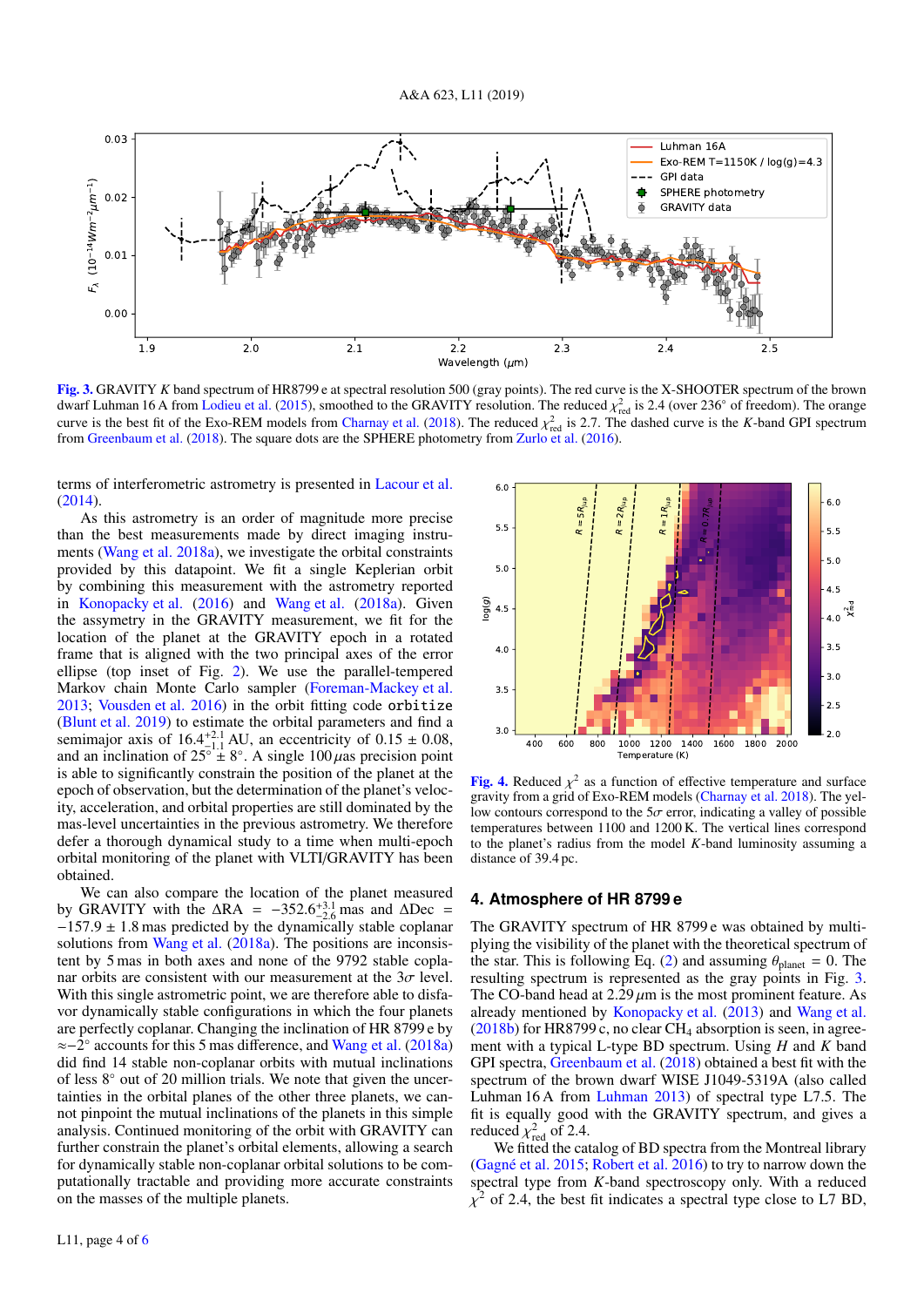in agreement with [Bonnefoy et al.](#page-4-42) [\(2016\)](#page-4-42) and [Greenbaum et al.](#page-4-31) [\(2018\)](#page-4-31). A T-type BD spectrum is clearly ruled out. The reduced 230° of freedom. Similarly, we fitted a grid of BT-Settl 2014 <sup>2</sup> increases to 3 for spectral types  $\approx$ L4, which is significant with synthetic spectra (Baraff[e et al.](#page-4-43) [2015\)](#page-4-43) to derive a temperature and a surface density. The best fit was obtained for a temperature of  $1400 \text{ K}$  and a surface gravity of  $10^4 \text{ cm s}^2$ . This corresponds to a planetary radius of  $0.8 R_{Jup}$ .

This radius being incompatible with evolutionary models, we turned to the Exo-REM model [\(Baudino et al.](#page-4-44) [2015;](#page-4-44) [Charnay et al.](#page-4-30) [2018\)](#page-4-30). We found that values of  $1150 \pm 50$  K and  $log(g) = 4.3 \pm 0.3$  (error bars  $3\sigma$ ) correctly reflect the spectrum in the *K* band (Fig. [4\)](#page-3-2). According to the luminosity estimated by the model, it corresponds to a radius of  $R = 1.17^{+0.13}_{-0.11} R_{\text{Jup}}$ . This gives a model-dependent estimate of the mass of HR 8799 e of gives a model-dependent estimate of the mass of HR 8799 e of  $10^{-7}_{-4} M_{\text{Jup}}$ . Simulations with Exo-REM predict that the LT transition occurs at a lower effective temperature for exoplanets than for field brown dwarfs, due to effects of pressure on the formation of iron and silicate clouds. This trend is apparent in Fig. [4,](#page-3-2) where the LT transition corresponds to a sudden increase in  $\chi^2$ <br>and occurs at an effective temperature just 100 K lower than our and occurs at an effective temperature just 100 K lower than our best fit.

## <span id="page-4-20"></span>**5. Summary and conclusions**

Interferometric astrometry, an order of magnitude more accurate than direct imaging, opens new possibilities to study the dynamics of planetary systems. With just a single data point from GRAVITY, we can strongly disfavor perfectly coplanar stable orbits for the HR 8799 planets. As the dynamics probe the masses, formation history, and the future system architecture, interferometric orbital monitoring at the  $10-100 \mu$ as level can significantly improve our understanding of directly imaged systems.

Based on the *K*-band spectrum, we confirm a spectral type  $(\approx L7)$ , equivalent to a higher temperature BD. The discrepancy between spectral type  $(T > 1400 K;$  [Schweitzer et al.](#page-4-45) [2002\)](#page-4-45) and effective temperature derived from wide-band photometry  $(T < 1200 K)$  can be solved by using models taking the lower surface gravity into account. It is interesting to note that the GRAVITY *K*-band spectrum does constrain this low surface gravity, as shown by the residual map in Fig. [4.](#page-3-2) We determine a surface gravity compatible with a  $10 M_{Jup}$  planet.

The interferometric technique brings unique possibilities to characterize exoplanets. With the technique described here, any planet with *K*mag  $\leq 19$ , ∆*Kmag*  $\leq 11$ , and separation  $\geq 100$  mas is, in theory, observable with GRAVITY. The numbers are still to be refined, but it would mean that GRAVITY could observe most of the known imaged planets, and maybe in the near future planets detected by radial velocity. Futhermore, the good normalization of the continuum spectrum offers new ways to measure the column density of molecules without the need for smoothing and cross-correlation (e.g., [Snellen et al.](#page-4-46) [2014;](#page-4-46) [Konopacky et al.](#page-4-37) [2013\)](#page-4-37). Finally, the idea that an interferometer can resolve the surface of exoplanets, giving radius and resolving clouds patchiness, is now becoming more plausible. However, it would require an interferometer with baselines on the order of 10 km. This could be a goal for ESO after ELT construction.

*Acknowledgements.* GRAVITY was developed via a collaboration of the Max Planck Institute for Extraterrestrial Physics, LESIA of Paris Observatory and IPAG of Université Grenoble Alpes/CNRS, the Max Planck Institute for Astronomy, the University of Cologne, the Centro Multidisciplinar de Astrofisica

Lisbon and Porto, and the European Southern Observatory. Part of this work was supported by the European Union under ERC grant 639248 LITHIUM. J.W. is supported by the Heising-Simons Foundation 51 Pegasi b postdoctoral fellowship. A.A., P.G., and N.A. acknowledge funding from Fundação para a Ciência e Tecnologia through grants PTDC/CTE-AST/116561/2010, SFRH/BD/52066/2012, COMPETE FCOMP-01-0124-FEDER-019965, UID/ FIS/00099/2013, and SFRH/BSAB/142940/2018. R.G.L. acknowledges funding by H2020 Marie Curie fellowship 706320.

## **References**

- <span id="page-4-6"></span>Allard, F., Homeier, D., Freytag, B., & Sharp, C. M. 2012, [EAS Pub. Ser., 57, 3](http://linker.aanda.org/10.1051/0004-6361/201935253/1)
- <span id="page-4-25"></span>Baines, E. K., White, R. J., Huber, D., et al. 2012, [ApJ, 761, 57](http://linker.aanda.org/10.1051/0004-6361/201935253/2)
- <span id="page-4-43"></span>Baraffe, I., Homeier, D., Allard, F., & Chabrier, G. 2015, [A&A, 577, A42](http://linker.aanda.org/10.1051/0004-6361/201935253/3)
- <span id="page-4-44"></span>Baudino, J.-L., Bézard, B., Boccaletti, A., et al. 2015, [A&A, 582, A83](http://linker.aanda.org/10.1051/0004-6361/201935253/4)
- <span id="page-4-36"></span>Blunt, S., Ngo, H., Wang, J., et al. 2019, Sblunt/[Orbitize: Expand Default Orbit](http://linker.aanda.org/10.1051/0004-6361/201935253/5) [Plots](http://linker.aanda.org/10.1051/0004-6361/201935253/5) (Zenodo)
- <span id="page-4-42"></span>Bonnefoy, M., Zurlo, A., Baudino, J. L., et al. 2016, [A&A, 587, A58](http://linker.aanda.org/10.1051/0004-6361/201935253/6)
- <span id="page-4-30"></span>Charnay, B., Bézard, B., Baudino, J.-L., et al. 2018, [ApJ, 854, 172](http://linker.aanda.org/10.1051/0004-6361/201935253/7)
- <span id="page-4-13"></span>Crossfield, I. J. M. 2015, [PASP, 127, 941](http://linker.aanda.org/10.1051/0004-6361/201935253/8)
- <span id="page-4-21"></span>Eisenhauer, F., Perrin, G., Brandner, W., et al. 2011, [The Messenger, 143, 16](http://linker.aanda.org/10.1051/0004-6361/201935253/9)
- <span id="page-4-11"></span>Feuchtgruber, H., Lellouch, E., Orton, G., et al. 2013, [A&A, 551, A126](http://linker.aanda.org/10.1051/0004-6361/201935253/10)
- <span id="page-4-34"></span>Foreman-Mackey, D., Hogg, D. W., Lang, D., & Goodman, J. 2013, [PASP, 125,](http://linker.aanda.org/10.1051/0004-6361/201935253/11) [306](http://linker.aanda.org/10.1051/0004-6361/201935253/11)
- <span id="page-4-40"></span>Gagné, J., Faherty, J. K., Cruz, K. L., et al. 2015, [ApJS, 219, 33](http://linker.aanda.org/10.1051/0004-6361/201935253/12)
- <span id="page-4-22"></span>Gravity Collaboration (Abuter, R., et al.) 2017, [A&A, 602, A94](http://linker.aanda.org/10.1051/0004-6361/201935253/13)
- <span id="page-4-31"></span>Greenbaum, A. Z., Pueyo, L., Ruffio, J.-B., et al. 2018, [AJ, 155, 226](http://linker.aanda.org/10.1051/0004-6361/201935253/14)
- <span id="page-4-26"></span>Hauschildt, P. H., Allard, F., Ferguson, J., Baron, E., & Alexander, D. R. 1999, [ApJ, 525, 871](http://linker.aanda.org/10.1051/0004-6361/201935253/15)
- <span id="page-4-7"></span>Helling, C., Woitke, P., Rimmer, P. B., et al. 2014, [Life, 4, 142](http://linker.aanda.org/10.1051/0004-6361/201935253/16)
- <span id="page-4-37"></span>Konopacky, Q. M., Barman, T. S., Macintosh, B. A., & Marois, C. 2013, [Science,](http://linker.aanda.org/10.1051/0004-6361/201935253/17) [339, 1398](http://linker.aanda.org/10.1051/0004-6361/201935253/17)
- <span id="page-4-27"></span>Konopacky, Q. M., Marois, C., Macintosh, B. A., et al. 2016, [AJ, 152, 28](http://linker.aanda.org/10.1051/0004-6361/201935253/18)
- <span id="page-4-33"></span>Lacour, S., Eisenhauer, F., Gillessen, S., et al. 2014, [A&A, 567, A75](http://linker.aanda.org/10.1051/0004-6361/201935253/19)
- <span id="page-4-24"></span>Lacour, S., Dembet, R., Abuter, R., et al. 2019, A&A, accepted [arXiv:[1901.03202](https://arxiv.org/abs/1901.03202)]
- <span id="page-4-39"></span><span id="page-4-29"></span>Lodieu, N., Osorio, M. R. Z., Rebolo, R., et al. 2015, [A&A, 581, A73](http://linker.aanda.org/10.1051/0004-6361/201935253/21) Luhman, K. L. 2013, [ApJ, 767, L1](http://linker.aanda.org/10.1051/0004-6361/201935253/22)
- <span id="page-4-19"></span>Malo, L., Doyon, R., Lafrenière, D., et al. 2013, [ApJ, 762, 88](http://linker.aanda.org/10.1051/0004-6361/201935253/23)
- <span id="page-4-14"></span>Marleau, G.-D., & Cumming, A. 2014, [MNRAS, 437, 1378](http://linker.aanda.org/10.1051/0004-6361/201935253/24)
- <span id="page-4-16"></span>Marois, C., Lafreniere, D., Doyon, R., Macintosh, B., & Nadeau, D. 2006, [ApJ,](http://linker.aanda.org/10.1051/0004-6361/201935253/25) [641, 556](http://linker.aanda.org/10.1051/0004-6361/201935253/25)
- <span id="page-4-17"></span>Marois, C., Macintosh, B., Barman, T., et al. 2008, [Science, 322, 1348](http://linker.aanda.org/10.1051/0004-6361/201935253/26)
- <span id="page-4-18"></span>Marois, C., Zuckerman, B., Konopacky, Q. M., Macintosh, B., & Barman, T. 2010, [Nature, 468, 1080](http://linker.aanda.org/10.1051/0004-6361/201935253/27)
- <span id="page-4-12"></span>Mollière, P., & Snellen, I. A. G. 2019, [A&A, 622, A139](http://linker.aanda.org/10.1051/0004-6361/201935253/28)
- <span id="page-4-10"></span>Mordasini, C., van Boekel, R., Mollière, P., Henning, T., & Benneke, B. 2016, [ApJ, 832, 41](http://linker.aanda.org/10.1051/0004-6361/201935253/29)
- <span id="page-4-8"></span>Moses, J. I., Marley, M. S., Zahnle, K., et al. 2016, [ApJ, 829, 66](http://linker.aanda.org/10.1051/0004-6361/201935253/30)
- <span id="page-4-23"></span><span id="page-4-9"></span>Öberg, K. I., Murray-Clay, R., & Bergin, E. A. 2011, [ApJ, 743, L16](http://linker.aanda.org/10.1051/0004-6361/201935253/31) Pfuhl, O., Haug, M., Eisenhauer, F., et al. 2014, [Optical and Infrared](http://linker.aanda.org/10.1051/0004-6361/201935253/32) [Interferometry IV, 9146, 914623](http://linker.aanda.org/10.1051/0004-6361/201935253/32)
- <span id="page-4-15"></span>Rameau, J., Chauvin, G., Lagrange, A. M., et al. 2015, [A&A, 581, A80](http://linker.aanda.org/10.1051/0004-6361/201935253/33)
- <span id="page-4-41"></span>Robert, J., Gagné, J., Artigau, E., et al. 2016, [ApJ, 830, 144](http://linker.aanda.org/10.1051/0004-6361/201935253/34)
- <span id="page-4-45"></span>Schweitzer, A., Gizis, J. E., Hauschildt, P. H., et al. 2002, [ApJ, 566, 435](http://linker.aanda.org/10.1051/0004-6361/201935253/35)
- <span id="page-4-46"></span>Snellen, I. A. G., Brandl, B. R., de Kok, R. J., et al. 2014, [Nature, 509, 63](http://linker.aanda.org/10.1051/0004-6361/201935253/36)

<span id="page-4-35"></span>Vousden, W. D., Farr, W. M., & Mandel, I. 2016, [MNRAS, 455, 1919](http://linker.aanda.org/10.1051/0004-6361/201935253/37)

- <span id="page-4-28"></span>Wang, J. J., Graham, J. R., Dawson, R., et al 2018a, [AJ, 156, 192](http://linker.aanda.org/10.1051/0004-6361/201935253/38)
- <span id="page-4-38"></span>Wang, J., Mawet, D., Fortney, J. J., et al. 2018b, [AJ, 156, 272](http://linker.aanda.org/10.1051/0004-6361/201935253/39)
- <span id="page-4-32"></span>Zurlo, A., Vigan, A., Galicher, R., et al. 2016, [A&A, 587, A57](http://linker.aanda.org/10.1051/0004-6361/201935253/40)
- <span id="page-4-0"></span><sup>1</sup> LESIA, Observatoire de Paris, Université PSL, CNRS, Sorbonne Université, Univ. Paris Diderot, Sorbonne Paris Cité, 5 place Jules Janssen, 92195 Meudon, France
- e-mail: sylvestre.lacour@obspm.fr, mathias.nowak@obs pm.fr
- <span id="page-4-1"></span><sup>2</sup> Max Planck Institute for extraterrestrial Physics, Giessenbachstraße 1, 85748 Garching, Germany
- <span id="page-4-4"></span><sup>3</sup> Max Planck Institute for Astronomy, Königstuhl 17, 69117 Heidelberg, Germany
- <span id="page-4-5"></span><sup>4</sup> 1st Institute of Physics, University of Cologne, Zülpicher Straße 77, 50937 Cologne, Germany
- <span id="page-4-3"></span><sup>5</sup> Univ. Grenoble Alpes, CNRS, IPAG, 38000 Grenoble, France
- <span id="page-4-2"></span><sup>6</sup> Universidade de Lisboa – Faculdade de Ciências, Campo Grande, 1749-016 Lisboa, Portugal